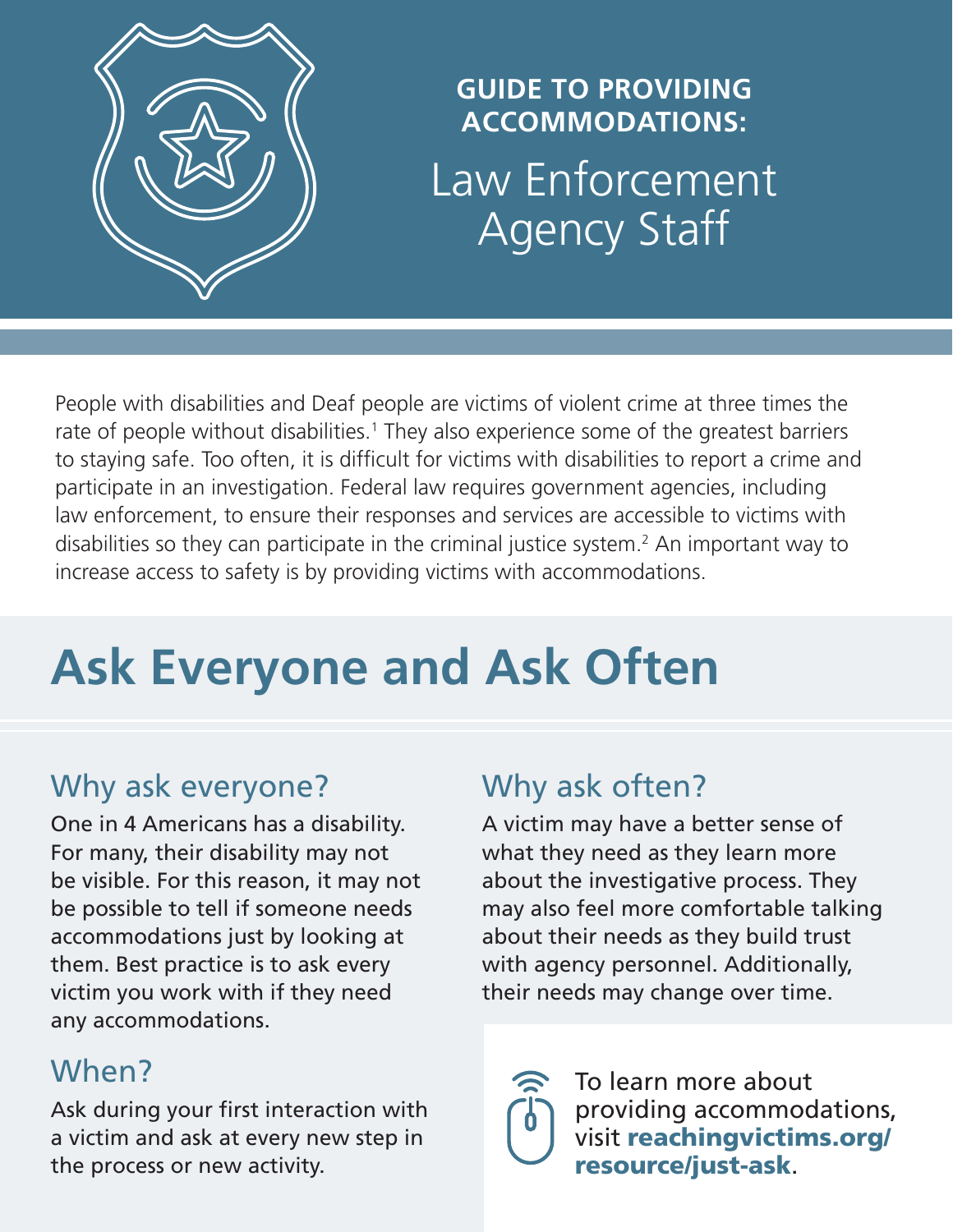# **Set the stage.**



#### **Explain why you are asking about accommodations.**

For example: "We want to make sure every victim gets the help they need and feels safe, including people with disabilities and Deaf people. We know some disabilities may not be visible and some people may not feel comfortable asking for accommodations on their own, so we ask everyone if they need any accommodations."

#### **Describe the process.**

Provide a brief overview of what the victim will need to do, whether they are making a report or participating in an investigation. This will help them determine if they need any accommodations.

# **What is an accommodation?**

**Title II of the Americans with Disabilities Act (ADA)** requires government agencies to make all services available to people with disabilities. This includes providing and paying for auxiliary aids and services, such as sign language interpreters or Braille materials, to ensure equal access. It also includes making reasonable modifications to policies, procedures, and practices. Together, we refer to these as accommodations.

When explaining what an accommodation is to a victim, use plain language. For example:

"Some victims with disabilities and Deaf people need law enforcement to make changes to the way we do our work so that the person with a disability can report a crime and participate in an investigation. These changes can include providing the person with equipment, such as a portable ramp; getting a sign language interpreter; or doing something to support the person, like reading forms out loud. We call these changes accommodations."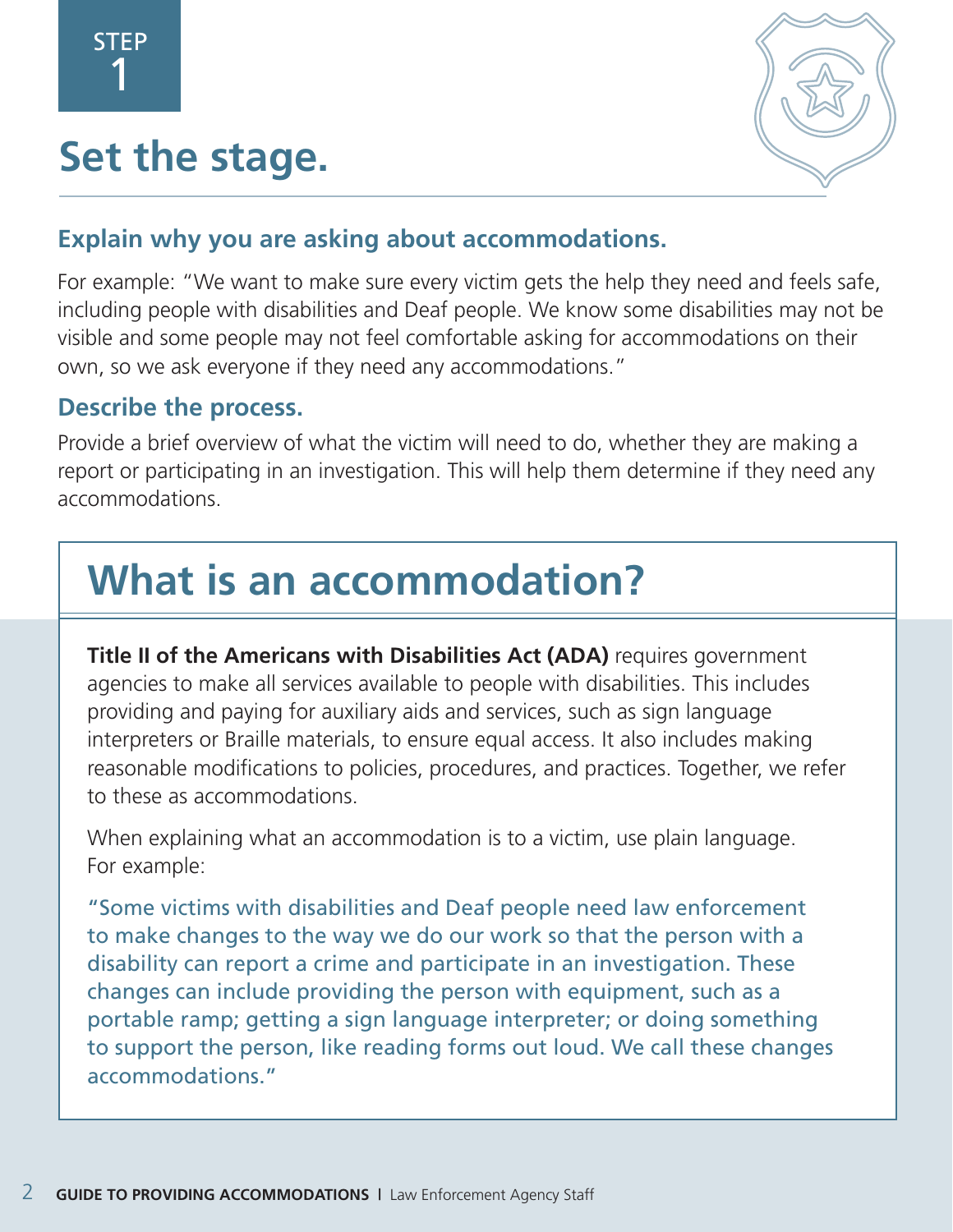# **Ask and listen.**



#### **Ask.**

- **1. Start by asking if the person needs any accommodations. Here are some examples of how to ask:**
	- Is there anything I can do to make it easier for you to make this report or talk to me about what happened?
	- Is there anything I can do to make it easier for you to meet with me and talk about what happened to you?
	- Do you need any accommodations to make this report or be interviewed?
- **2. If the person needs more context to understand what you are asking, ask more specific questions, such as:**
	- Do you need help communicating?
	- Can we contact a support person for you?

#### **3. Give examples: Here are some things you can say to help victims identify accommodations they may need:**

- I can write down what we talked about if you're having trouble remembering or focusing on what I'm saying.
- We can meet in a quiet space to reduce distractions if it's hard to concentrate.
- I can read written information out loud.
- I can get a sign language interpreter to help us communicate.
- We can take breaks during the interview if you start to feel overwhelmed or tired.

#### **Listen.**

People with disabilities and Deaf people know best what they need and how to meet those needs. People with the same disability may have different needs, so do not make assumptions about what will work for a person.

### Did you know?

Many of these accommodations are free and easy to provide and can make a significant impact on a victim's ability to participate in the legal system. For more examples of accommodations, refer to our **[Accommodations Tip Sheet](http://reachingvictims.org/resource/just-ask)**.